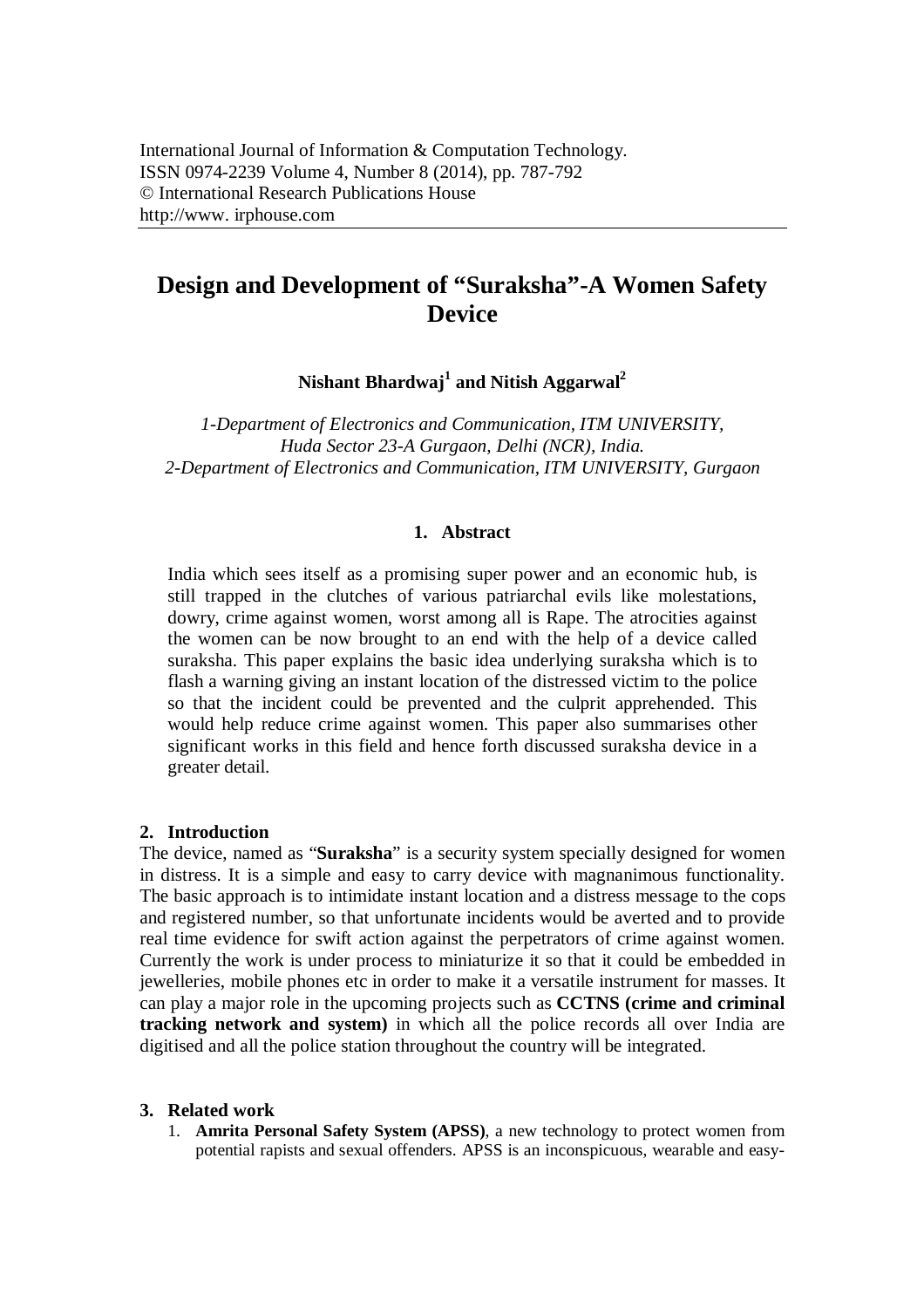to-operate electronic device that will help women in establishing communication with family and police at the first sign of trouble. The device will remain invisible to the criminals and yet can easily be triggered by the user with multiple options, to ensure steady and secure communication.

- 2. "**VithU**" is **an emergency App** that, at the click of the power button of your Smartphone 2 times consecutively begins sending out alert messages every 2 minutes to your contacts that you feed into the app as the designated receivers or guardians.
- 3. **Jivi 2010** is a feature of Jivi mobile with a fully dedicated SOS button aimed at women. In case of any emergency or unfortunate times, user needs to longpress the SOS button and the phone starts calling 5 pre-stored numbers one after the other. In case any of the numbers is busy or does not take the call, a SMS is sent to the number. After this, the phone automatically dials other numbers on the pre-defined list – thereby ensuring immediate help.

#### **4. Design concept**

The device can be actuated by three ways namely, **voice, switch and shock.** The device when not in use will be locked so that unnecessary signals are not sent. For unlocking it, a simple voice command is sufficient. When the device is thrown with force, using force sensor, it will start functioning i.e. it will send location to the police and distress message to the registered mobile number through a GSM module, and same will be achieved by a voice command in case the device is not in the vicinity of the user. A mere press of a switch will also send location as well as distress message, via the transmitter module to the police control room and to the other registered mobile numbers, via GSM module.





**Figure 1.**It shows the conceptual design (transmitter) of suraksha

**Figure 2.** It shows the conceptual design (Receiver) of suraksha

#### 5. **Circuit and construction**

**Overview**: In this we are using a 40 pin ATMEL's AT89s52 Microcontroller which is used to interpret information from the sensor, switch and voice recognition system and accordingly send the GPS location to police control room and to one of the phone number(of a family member) stored, via transmitter and GSM Modem respectively.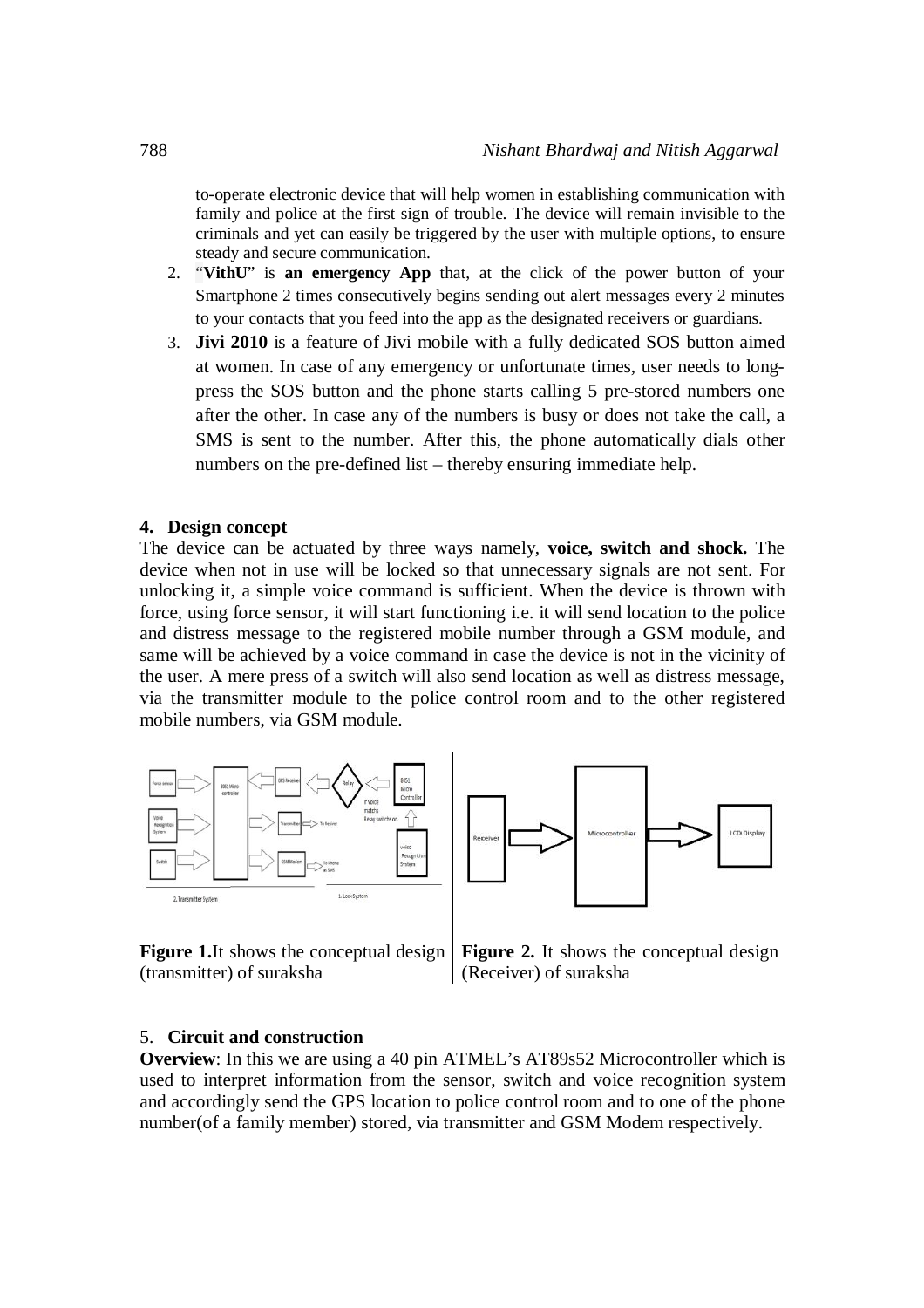

**Figure 3**. Shows the circuit diagram of transmitter section of suraksha device



**FIGURE 4.**Shows circuit diagram of receiver of suraksha

**Microcontroller**: AT89S52 is a high-performance, low-power CMOS 8-bit microcontroller with 8K bytes of in- system programmable Flash memory. The device is built using Atmel's high-density and non-volatile memory technology, and is compatible with the industry-standard 80C51 instruction set and pinout. The on chip Flash allows the program memory to be reprogrammed by a conventional non-volatile memory programmer.

**PIN CONNECTIONS** of various Modules with the Microcontroller are as follow:

- Pin 1 to 7 of Microcontroller is connected to Voice/Speech Recognition System.
- Pin 12 is connected to Force Sensor.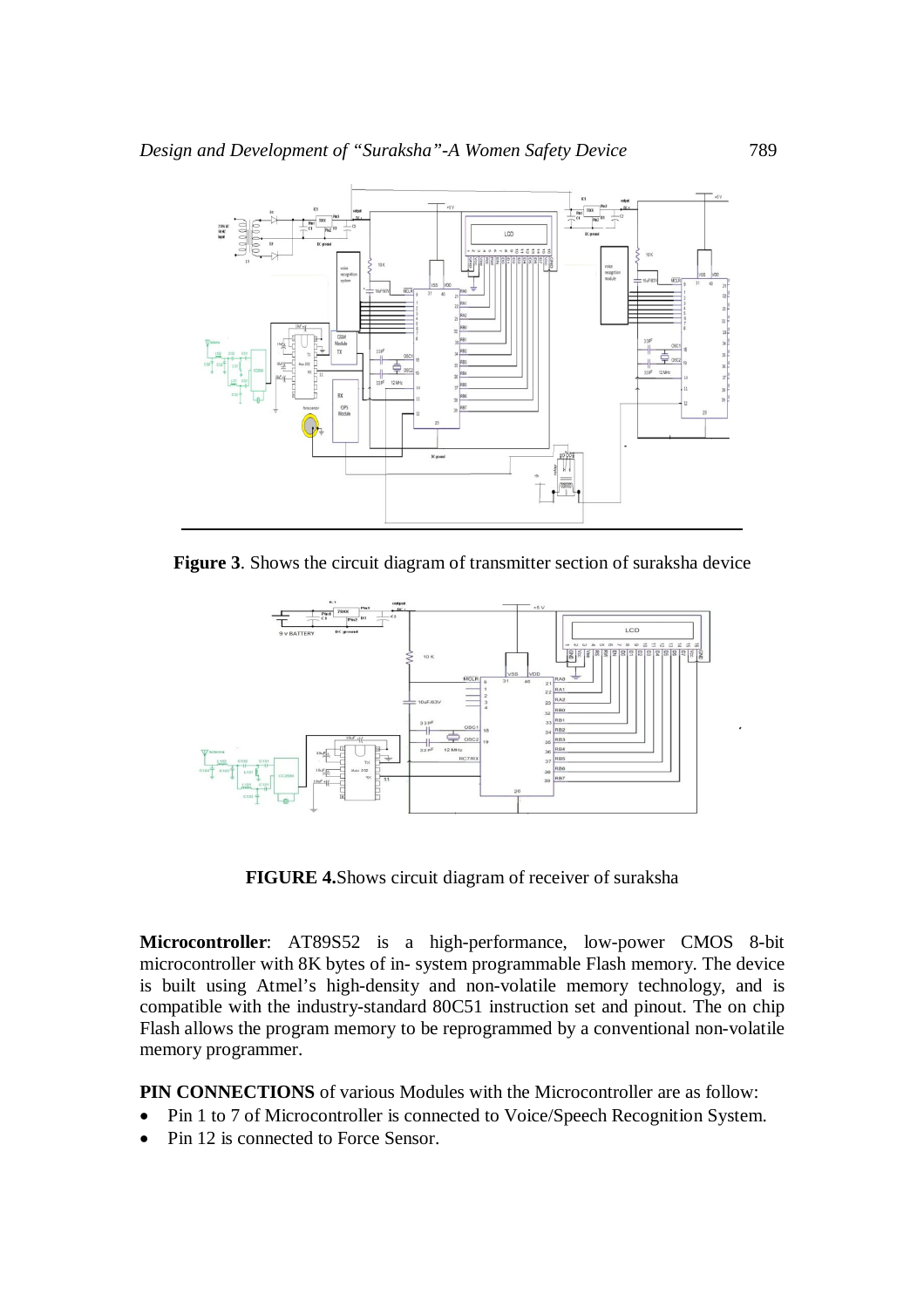- Pin 13 is connected to Switch Sensor.
- Pin 10 is connected to the GPS Receiver.
- Pin 11 is connected to GSM Modem and Transmitter to send GPS Location.
- Pin 21,22,23,32 to 39 are connected to LCD Display (Section(C)).
- Pin 40 is  $V_{dd}$  and pin 31 is  $V_{ss}$  which are connected to Power supply.

**Force sensor:** This is a small force sensitive resistor. It has a 4 mm diameter active sensing area. This FSR will vary its resistance depending on how much pressure is being applied to the sensing area. The greater the force, the lower is the resistance. When no pressure is being applied, the resistance of force sensor will be larger than 1MΩ with full pressure applied the resistance will be 2.5kΩ.

**Transmitter-Receiver:** This High Speed CC2500 Based Wireless module is a plug and play replacement for the wired Serial Port (UART) supporting baud rates up to 38400.It works on 2.4 GHz Carrier Frequency. It contains 255 possible Channels frequencies. It has 30+ meters range Line of Sight / 10 meters range indoors.

**Voice/Speech Recognition System:** It is HM2007 IC based device. The speech recognition system is a completely assembled and easy to use programmable speech recognition circuit. Programmable, in the sense that you train the words (or vocal utterances) you want the circuit to recognize.

**Training Words for Recognition:** Press "1" (display will show "01" and the LED will turn off) on the keypad, then press the TRAIN key (the LED will turn on) to place circuit in training mode, for word one. Speak the target word into the onboard microphone (near LED) clearly and loudly. The circuit signals acceptance of the voice input by blinking the LED off then on. The utterance is now identified as the "01" word. If the LED did not flash, start again by pressing "1" and then "TRAIN" key.

*Changing & Erasing Words***:** Trained words can easily be changed by overwriting the original word. For instances suppose the word was "Capital" and you want to change the word to "State", simply retrain the word space by pressing "6" then the TRAIN key and saying the word "State" into the microphone.

**GSM Module:** This GSM Modem can accept any GSM network operator SIM card and act just like a mobile phone with its own unique phone number. The plus point of using this modem will be that you can use its RS232 port to communicate and develop embedded applications. It can be used to send and receive SMS or make/receive voice calls. It can also be used in GPRS mode to connect to the internet and use all the applications for data logging. In GPRS mode you can also connect to a remote FTP server and upload files for data analysis. Supports features like Voice, SMS, Data / Fax, GPRS and integrated TCP/IP stack.

**Lock System**: Lock/unlock system in suraksha works on voice recognition system i.e. when the user needs to unlock the system so as to make use of device just a voice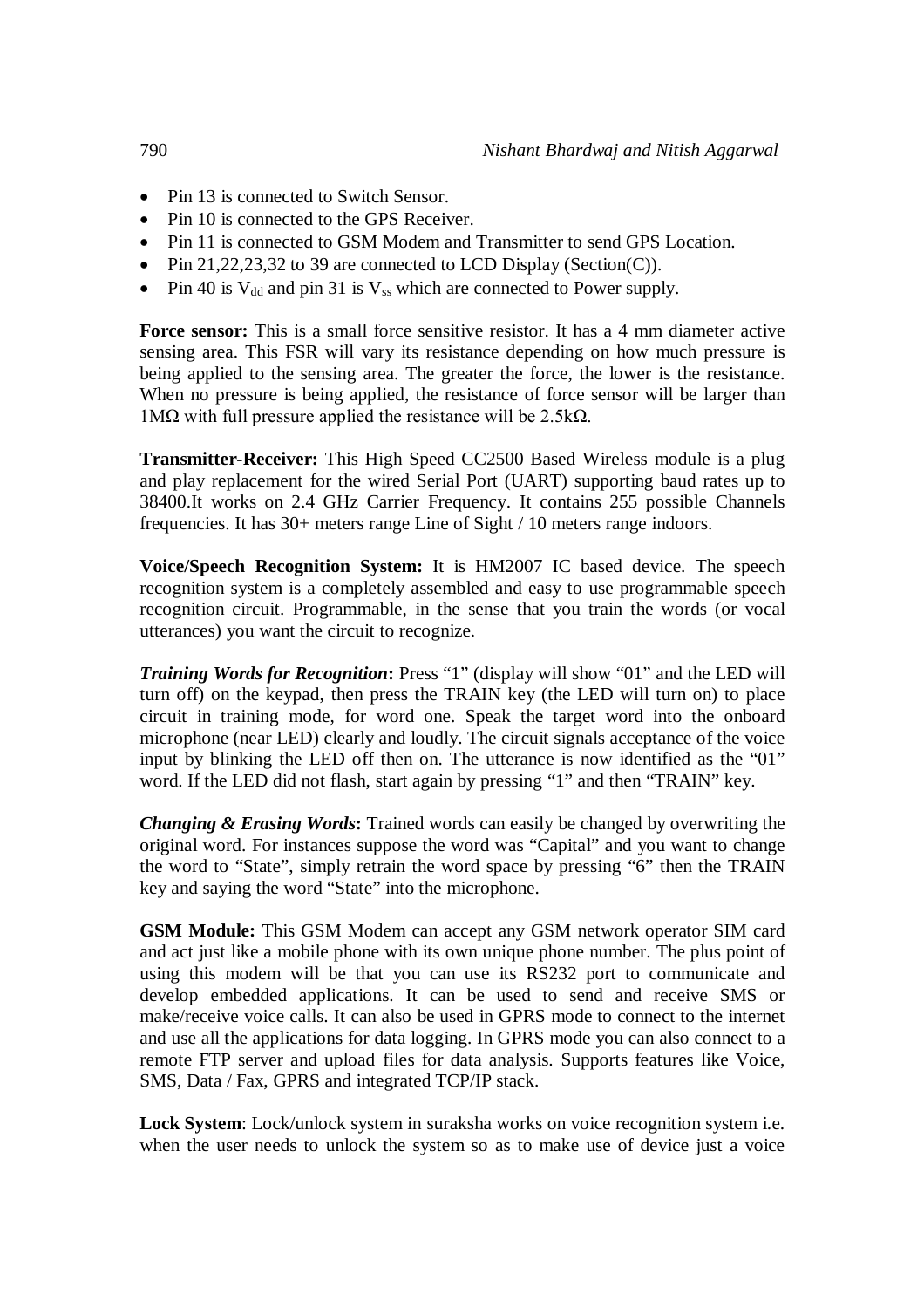command is enough. As the voice command is given, it is then matched in 8051 microcontroller which if matched, switches the relay so that GPS module is ready to get the location and sends it to the transmitter side, otherwise nothing can be done. In lock system pin 1 to 8 are connected to 8051 microcontroller which is connected to GPS Module via Relay switch.





**Figure 2.** Shows the latitude of the location of crime. **Figure 3.** Shows the longitude or the location of crime.



**Figure. 4** Shows the message containing location of the coordinates which is received from suraksha.